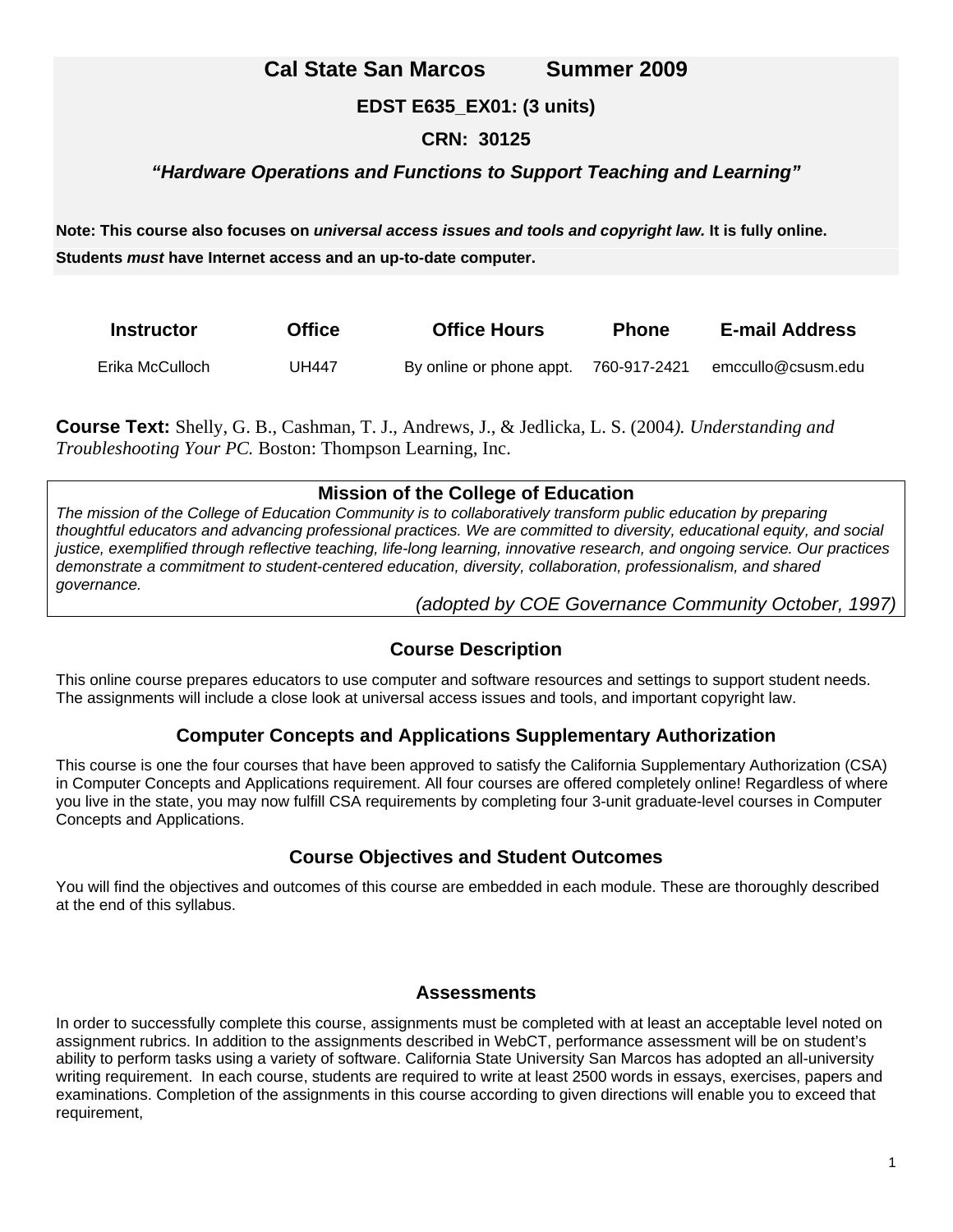## **Accommodations and Policies**

#### **Students with Disabilities Requiring Reasonable Accommodations**

Students are approved for services through the Disabled Student Services Office (DSS). This office is located in Craven Hall 5205, and can be contacted by phone at (760) 750-4905, or TTY (760) 750-4909. Students authorized by DSS to receive reasonable accommodations should meet with their instructor during office hours or, in order to ensure confidentiality, in a more private setting.

## **College of Education Attendance Policy**

Due to the interactive nature of courses in the COE, and the value placed on the contributions of every student, students are expected to prepare for, attend, and participate in all classes. For extenuating circumstances contact the instructors before class is missed, and make arrangements to make up what was missed. At minimum, a student must attend more than 80% of class time, or s/he may not receive a passing grade for the course. If a student misses two class sessions or is late (or leaves early) for more than three sessions, the highest possible grade earned will be a "C". Notification of absences does not allow students to assume they are automatically excused from class or making up missed class.

**In this course, the instructor has adopted this policy: You must be active in online coursework including email, discussions and activities** *at least twice weekly***, or you cannot receive a grade of A or A-. If you are inactive for one week or more, you cannot receive a grade of B+ or B. If you have extenuating circumstances, you should contact the instructor as soon as possible.** 

#### **Academic Honesty**

Please be sure to read and understand the university policy on plagiarism and cheating, as it will be strictly enforced. Academic dishonestly will not be tolerated and will result in a failing grade for this course and will be reported to the University.

From the CSUSM Catalog: "Students will be expected to adhere to standards of academic honesty and integrity, as outlined in the Student Academic Honesty Policy. All written work and oral assignments must be original work. All ideas/materials that are borrowed from other sources must have appropriate references to the original sources. Any quoted material should give credit to the source and be punctuated with quotation marks. Students are responsible for honest completion of their work including examinations. There will be no tolerance for infractions. If you believe there has been an infraction by someone in the class, please bring it to the instructor's attention. The instructor reserves the right to discipline any student for academic dishonesty in accordance with the general rules and regulations of the university. Disciplinary action may include [but is not limited to] the lowering of grades and/or the assignment of a failing grade for an exam, assignment, or the class as a whole."

## **Posting Replies (The Value-Added Model)**

When replying to a posting in the discussion area by another student, instructor, or a guest, your reply should include the previous message below your comment. Your response must do one of the following:

- 1. **give an example** of what the prior post had described;
- 2. **provide a different perspective** of the topic posted; OR
- 3. **expand upon the idea** posted in the message by including more detail and depth.

## **Participation and Professionalism**

It is expected that all students will have an active presence in the online community. Organize your week so that you **visit the WebCT shell every 2-3 days.** This will provide you the opportunity to stay in touch with the module assignments and discussions. You will need to use an up-to-date computer and operating system that has the ability and speed to use WebCT, play sound files, and view movie clips. It is your responsibility to *check these capabilities out ahead of time*  and have a plan to identify and utilize a facility or location where you can access using these technical capabilities during the course. Note that all assignment documents must be completed in Microsoft Office (Word and/or Excel). There is a tune up tool on WebCT to test your browser and access. Please use that tool!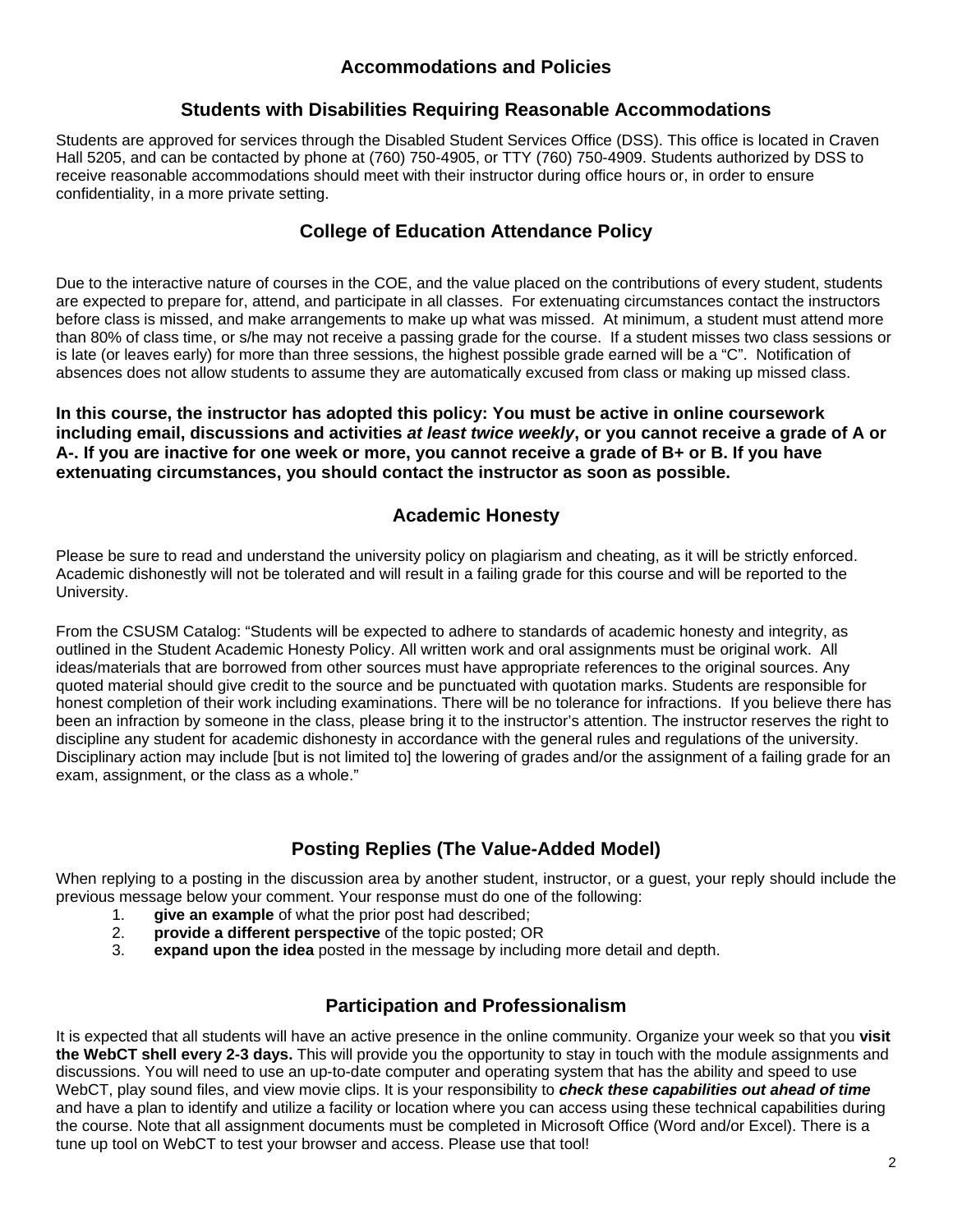## **Assignment Questions**

There is a QUESTIONS section on the Discussion Board. This section is included to allow everyone the benefit of having access to their classmates' and instructor's responses. Please review the posted questions and replies before posting your question(s).

### **WebCT Questions**

**Call the CSUSM help desk. Their location and hours are listed on the web: http://www.csusm.edu/iits/sth/. If you leave a message regarding a problem you are having, be sure to leave a phone number and/or email. They can help with all technical aspects of the WebCT environment.** 

#### **Other Important Considerations**

- Assignments are due when noted on the assignment page.
- All assignments should be based on thoughtful reflection and at a Master's level, and submitted only after final editing, having been proofread and word-processed.
- Contact instructor in advance of any absence to weekly module activities and suggest a timeline for how you will make up missed work.
- Grading of written assignments will be based on adherence to the assignment, evidence of revision, clarity, coherence, and legibility in edited text. Points are deducted for spelling and/or grammar errors.
- Remember to cite completely all information obtained in APA (APA Manual, 5<sup>th</sup> ed.). References are also required.

| $94 - 100 = A$  | $80 - 83 = B$   | $70 - 73 = C$  |
|-----------------|-----------------|----------------|
| $90 - 93 = A$   | $77 - 79 = C +$ | $60 - 69 = D$  |
| $87 - 89 = B +$ | $74 - 76 = C$   | below $60 = F$ |
| $84 - 86 = B$   |                 |                |

**Grading Procedures and Assignments:** Grading is calculated using the following:

#### **Additional Web Site Resources:**

CSUSM Library: http://library.csusm.edu/ WebCT: http://courses.csusm.edu TaskStream: http://www.taskstream.com International Society for Technology in Education: http://www.iste.org Center for Applied Research in Educational Technology: http://caret.iste.org Tapped In: http://ti2.sri.com/tappedin/ Video Classroom http://www.needleworkspictures.com/vic/Home.html Apple Learning Interchange: http://www.ali.apple.com 21st Century Literacies: http://www.kn.pacbell.com/wired/21stcent/ Digital Edge Project: http://www.iste.org/inhouse/nets/cnets/dedge/index.html National Board for Professional Teaching Standards: http://www.nbpts.org/